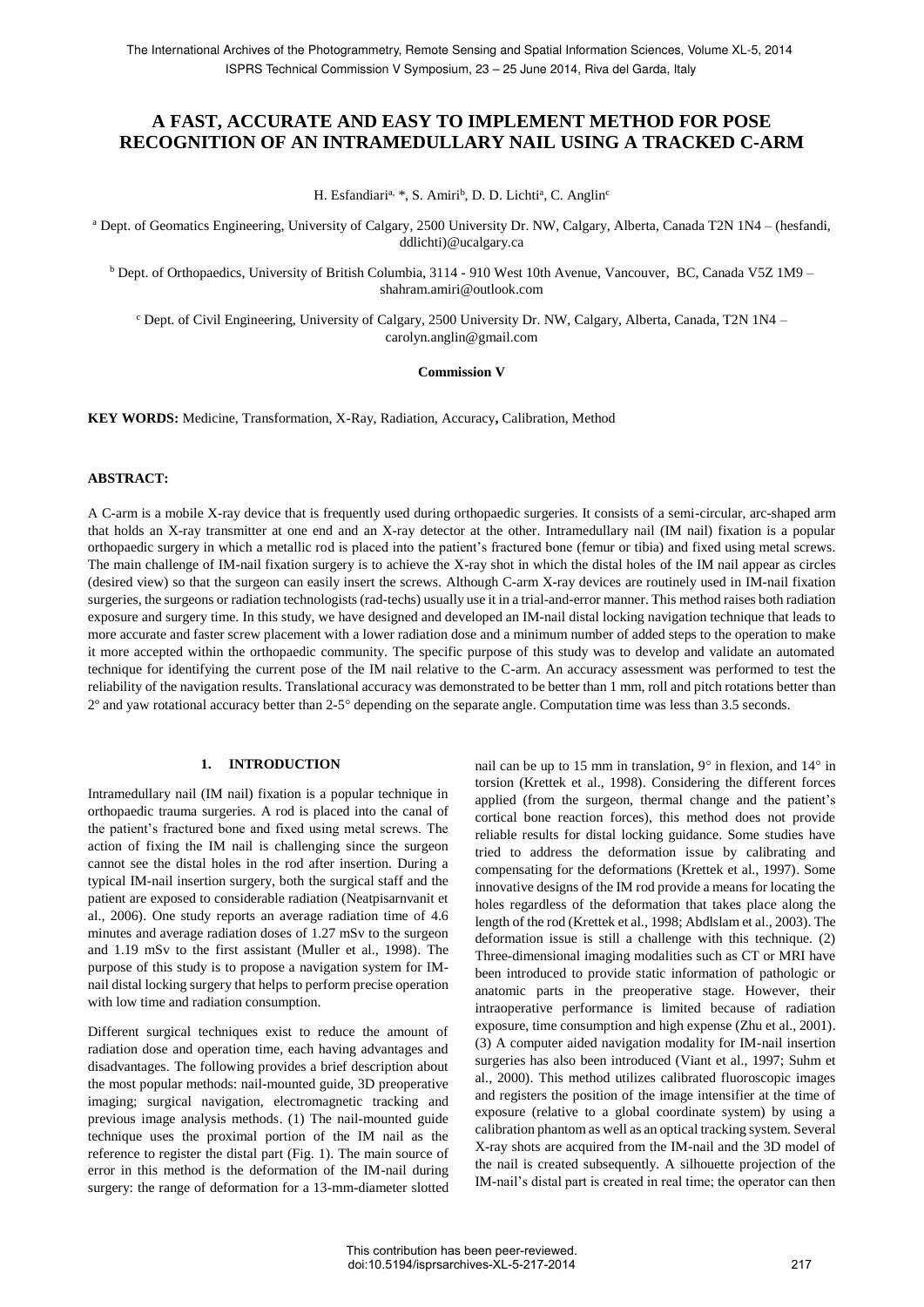continuously change the C-arm view until the virtual distal holes appear as perfect circles. The operator then takes an X-ray image to confirm the recovered pose. Although this method provides a practical solution for time of surgery reduction, it has several limitations such as: the requirement for line of sight for the optical tracking system; cost; and issues regarding projection of the calculated location of the tools onto the X-ray, which is a significant source of error. (4) The Trigen Sureshot Distal Targeting System has been recently introduced (Smith&Nephew, Inc., Memphis, TN, USA). This system utilizes electromagnetic field tracking technology with a sensor on the probe inserted into the nail. Virtual imagery of the distal portion of the nail is then projected onto a screen to provide real-time feedback without the need for fluoroscopy. The main disadvantage of this system is its high expense and additional instrumentation.



Figure 1. Distal part of the IM-nail and the local object coordinate system

(5) Some studies have been trying to solve the problem by utilizing the image analysis methods (Leloup et al., 2008; Zheng et al., 2007). They mostly require online calibration procedures, patient attached references and landmarks and long processing time to go through an optimization routine to solve for the required pose.

The limitations and disadvantages of the mentioned techniques, all of which are aimed at reducing or eliminating radiation use for distal locking of IM nails, result in most surgeons still choosing to use the freehand technique. The freehand technique consists of the following steps: aligning the intensifier to acquire an X-ray shot in which the distal holes appear as a complete circle (as reported in Chan et al. (2013), there is 77 s of rad-tech wait time plus 105 s of setup time per fixed nail); utilizing a sharp trocar to point to the centre of the circle; using the trocar to penetrate the lateral cortex; and performing the drilling based on the created reference. Multiple drillings are often needed, but subsequent drillings can follow the first drill hole and repeated drilling can damage the cortex and cause weak fixation (Knudsen 1991). Freehand techniques for finding the distal holes are mainly based on fluoroscopic imaging (C-arms) in a trial-and-error manner. The main challenge here is to find an X-ray shot in which the distal hole appears as a complete circle, which causes considerable irradiation to both the surgeon and the patient: direct radiation exposure to the surgeon in IM-nail insertion surgery is in the range of 3.1 min to 31.4 min per surgery, in which 31%- 51% of the total irradiation is just for the distal locking (Leloup et al., 2008). Long-term use of C-arms can lead to cancer or cataracts in the surgical staff (Harstall et al., 2005).

The ideal view of the IM nail is when the distal holes appear as circles. For any C-arm pose that is different than the ideal view, the distal holes will appear as ellipses; the specific shape depends on the viewpoint. Once the ideal view is acquired, the remaining steps associated with screw fixation are straightforward. The overall goal of our research is to design and develop an IM-nail distal locking navigation technique that leads to more accurate and faster screw placement with less radiation dose, with a minimum number of added steps to the operation, to make it more accepted within the orthopaedic community. The specific purpose of this study was to develop and validate an automated technique for identifying the current pose of the IM nail relative to the C-arm.

# **2. METHODS**

The pose computation is done based on only two biplane X-rays. The IM-nail's pose is reported to the user (surgeon/radiation technologist) relative to a global coordinate system determined from a previously-developed tracked C-arm system (Amiri et al, 2013). The overall work flow is illustrated in Fig. 2.



Figure 2. Overall work flow.

# **2.1. Coordinate System Definition (Fig. 2) (Table 1)**

The image coordinate system  $(im)$  the original coordinate system in which the pixels are represented. The image local coordinate system  $(IL)$  is obtained by moving the *im* coordinate system into the centre of the image and converting the units from pixels to millimetres. For the image global coordinate system  $(\text{IG})$ , the origin of the coordinate system is located on the principal point and its z axis is parallel to the image normal (Fig. 3). The global coordinate system  $(G)$  is obtained after performing the calibration procedure using the custom-designed phantom (Amiri et al., 2013). The origin of the local object coordinate system (Obj) is at the centroid of the upper-lower distal holes set on the nail axis (Fig. 1). The X-axis of this coordinate system is along the nail's longitudinal axis, the Y-axis in the direction of a vector from the origin that passes through the center of the upper distal hole and the Z-axis is defined to complete the orthogonal right-handed system.



Figure 3. Configuration of different coordinate systems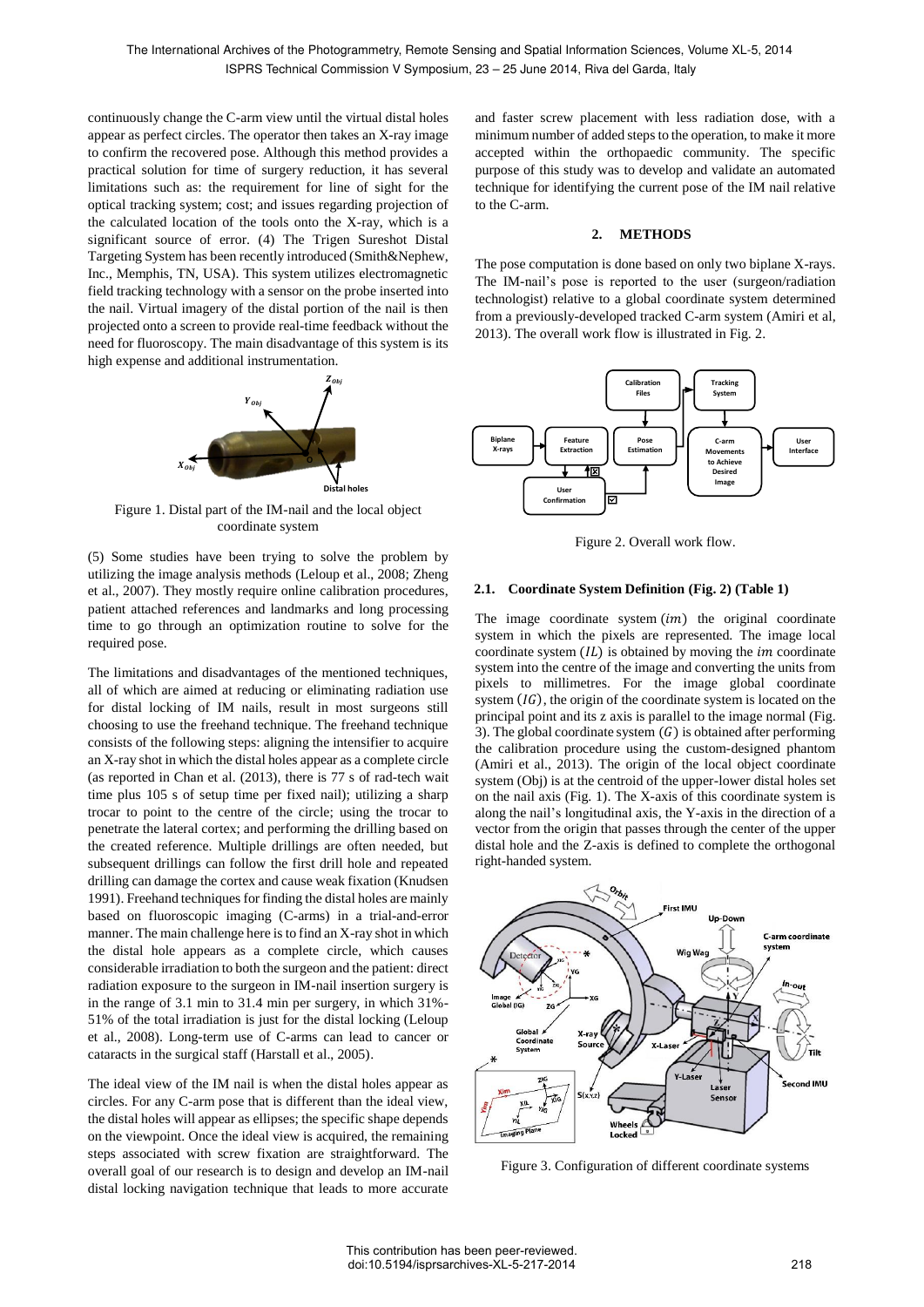### **2.2. Tracking System**

A tracked C-arm (TC-arm) system that has been previously developed by our research group (Amiri et al., 2013) utilizes two inertial measurement units (IMUs) attached to the gantry of the C-arm to measure its orbit, tilt and wig wag, as well as two laser beam sensors to measure up-down and in-out movements of the gantry (Fig. 3). The comprehensive calibration protocol and phantoms provide full three-dimensional spatial information of the camera and image intensifier for any arbitrary image acquired by the TC-arm system. After capturing two bi-planar X-rays, the corresponding calibration files describing each image's intrinsic and extrinsic parameters are interpolated from the previous overall calibration of the imaging space (Fig. 4).



Figure 4. Calibration parameters: principal distance  $d$  (physical distance from X-ray source to projection plane), principal point  $(x_{pp}^I, y_{pp}^I)$  (perpendicular projection of the X-ray source onto the projection plane), pixel size  $r$  (resolution), position of the Xray source  $(X_S^G, Y_S^G)$  (relative to the phantom's global coordinate system), image normal vector  $\vec{n}$  and image up vector  $\vec{u}$  (the

vector that indicates the planar orientation of the X-ray).

| Coordinate<br>System | Origin              | X-axis     | Y-axis | Z-axis          | Units  |
|----------------------|---------------------|------------|--------|-----------------|--------|
| im                   | upper left          | Xim        | Yim    | <b>NA</b>       | pixels |
| Π.                   | image<br>centre     | <b>XIL</b> | YIL    | <b>NA</b>       | mm     |
| IG                   | principal<br>point  | XIG        | YIG    | image<br>normal | mm     |
| Obj                  | $O$ (Fig. 1)        | Xobj       | Yobj   | Zobi            | mm     |
| G                    | from<br>calibration | XG         | YG     | ZG              | mm     |

Table 1. Coordinate system definitions

### **Biplane X-ray Acquisition**

The first step is to acquire two calibrated X-ray images of the distal part of the nail. As described earlier, the TC-arm system provides the full description of the calibration information for any acquired image based on a comprehensive offline calibration process. Accordingly, each of the X-ray images (i.e. intensifierdetector set) can be computationally positioned into the equivalent position as at the time of exposure.

#### **2.3. Feature Extraction**

A simple ray-intersection procedure could be performed at this stage if there were enough information about conjugate features in two acquired X-rays. However, this is not the case. Each acquired IM-nail image does not have enough texture because of homogeneity of the material commonly used in IM-nail manufacturing and their simple, cylindrical design. However, for the purpose of positioning, pseudo-features (calculated points that are not physically present in the X-rays, but can be found in common between the two views) common to both of the X-ray shots, thanks to its specific geometric design, can be extracted. After image acquisition, a moving average low-pass filter (with window size of  $5\times5$ ) is applied to reduce the effects of random errors in the image (Fig. 5-A). The Canny edge detection (with threshold of 0.1 and a  $\sigma$  value of 1.5) is then performed using the built-in Matlab function to detect the abrupt changes in intensity for the sake of feature extraction (Fig. 5-B). The circular projections of both the upper and lower distal holes are then detected using the circular Hough transform (Hough et al., 1964; Duda et al., 1972). For each projected distal hole, there are three parameters of interest that must be calculated: the location of the centre  $(x_0, y_0)$  and the radius r. For a given edge pixel  $(x, y)$ lying on the circular projection of a distal hole, the following transformation is performed so the circle is represented in polar coordinates.

$$
(x - x_0)^2 + (y - y_0)^2 - r^2 = 0 \tag{1}
$$

$$
x = x_0 + r\cos(\theta); \ y = y_0 + r\sin(\theta) \tag{2}
$$

The created 3D Hough image (Fig. 5-C) is then searched for the peak. The coordinates of the peak location correspond to the parameters of interest for the projected distal holes (Fig. 5-D).



Figure 5. A) low-pass image, B) edge image, C) Hough image for a specific radius (21 pixels), D) detected circles.

#### **2.4. Pose Recognition**

In order to transform each measured pixel's coordinates from the local image coordinate system (IL) to the global coordinate system (G), the image global (IG) coordinate system is defined as follows (Fig. 3):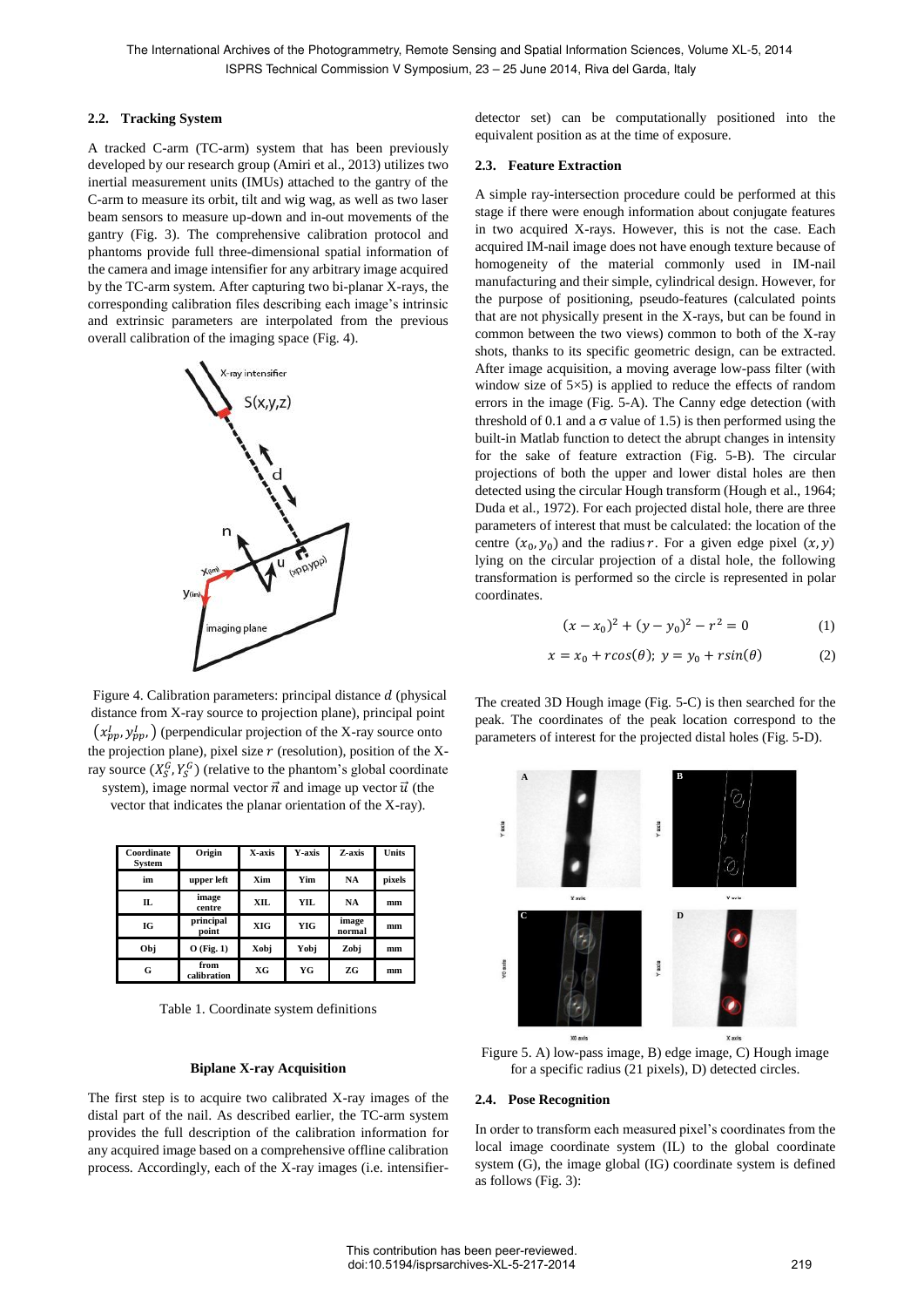The International Archives of the Photogrammetry, Remote Sensing and Spatial Information Sciences, Volume XL-5, 2014 ISPRS Technical Commission V Symposium, 23 – 25 June 2014, Riva del Garda, Italy

$$
origin: \begin{pmatrix} XIG_0 = -d \ n_x + X_s^G; YIG_0 = -d \ n_y + Y_s^G; \\ ZIG_0 = -d \ n_z + Z_s^G \end{pmatrix} \tag{3}
$$

X axis: 
$$
\overrightarrow{XIG} = \vec{n} \times \vec{u}
$$
; Y axis:  $\overrightarrow{YIG} = \vec{u}$ ; Z axis:  $\overrightarrow{ZIG} = \vec{n}$  (4)

For a given measured image pixel lying on the circumference of the projected distal hole  $(x_p^{im}, y_p^{im})$ , the corresponding local image coordinates are calculated as follows:

$$
x_p^{IL} = (x_p^{im} - {t/2}) r, \ y_p^{IL} = (y_p^{im} - {s/2}) r \tag{5}
$$

where t and s are the number of pixels along  $\overrightarrow{x^{im}}$  and  $\overrightarrow{y^{im}}$  axes, respectively. Each measured point is then transformed into the global coordinate system  $(x_p^G, y_p^G)$  and  $z_p^G$  are the global coordinates of the measured point):

.<br>Eliza

$$
\begin{bmatrix} x_p^G \\ y_p^G \\ z_p^G \end{bmatrix} = \begin{bmatrix} \overline{XIG} & \overline{XG} & \overline{YIG} & \overline{XG} & \overline{ZIG} & \overline{XG} \\ \overline{XIG} & \overline{YG} & \overline{YIG} & \overline{YG} & \overline{ZIG} & \overline{YG} \\ \overline{XIG} & \overline{ZG} & \overline{YIG} & \overline{ZG} & \overline{ZIG} & \overline{ZG} \end{bmatrix} \times \begin{bmatrix} x_p^{IL} \\ y_p^{IL} \\ 0 \end{bmatrix} + \begin{bmatrix} XIG_0 \\ YIG_0 \\ ZIG_0 \end{bmatrix} (6)
$$

At this stage, the position of the image intensifier  $(X_S^G, Y_S^G, Y_S^G)$ , obtained from the calibration procedure, and the position of each measured distal circle centre are known. Having conjugate points in both images, the corresponding rays can be analytically reconstructed to obtain the object space coordinates. Although each individual upper and lower distal circle might appear as an ellipse rather than a complete circle (even without the occlusion effect), because of their small dimension relative to the principal distance, their projections can be approximated as circles within the X-ray. The image-processing module calculates the centres of all the four projected distal holes (upper and lower holes in each X-ray). This method requires two sets of X-ray imagery taken from two different sides of a plane containing the four holes in the distal part of the IM-nail. This helps us to find the corresponding projected distal-hole centres in the biplane images. The X-rays are cropped by the boundaries in which all the projected distal holes are apparent.

In order to find the corresponding projected distal holes in the two acquired X-rays, the following steps are performed: 1) For each detected distal point (centre of the projected distal circle), we find another distal point which has the minimum Euclidean distance to it; then we define these two points as the projected centres of the upper and lower distal hole sets. 2) The centroid of each upper-lower distal hole set is then calculated (projection of the point  $\theta$  in Fig. 1). 3) A line is fit to these 6 points (upper holes, lower holes and centroids of these), by least squares regression, which approximately represents the IM-nail's axis; 4) The line perpendicular to the fit line at its mid-point is constructed; 5) The side of the fit line on which a distal point is located (the same analysis is done for the perpendicular line) is determined by utilizing Eq. 7. For a given point a line passes through points  $A(X_A, Y_A), B(X_B, Y_B)$  and  $C(X_C, Y_C)$ ; T value in Eq. 7 is formed; if it is greater than zero the distal point is located on one side of the line and vice versa;

$$
T = (X_B - X_A) (Y_C - Y_A) - (Y_B - Y_A) (X_C - X_A) \tag{7}
$$

6) The  $T$  values for the fit and the perpendicular lines are compared to determine in which quadrant a distal point is located. Because of the given imaging configuration, and considering each distal hole, the distal point should appear on different sides of the approximated projection of the IM-nail axis in two biplane X-rays. This is the cue for our automatic point correspondence extraction. As seen in Fig. 6, the proposed image-processing algorithm is independent of the actual orientation of the IM-nail in space. Different angles are simulated for any arbitrary IMnail's orientation by rotating the original X-ray.



Figure 6. Distal hole centre tracking for A)  $0^\circ$ , B) +30 $^\circ$ , C) -30 $^\circ$ and D)  $+90^\circ$  rotations of a single X-ray.

The intersection of X-rays for each extracted distal point is performed as shown in Fig. 7.

Although, in theory the reconstructed rays for the projected distal points must intersect at the center of the distal hole in object space, because of possible calibration and random errors, they form two skew rays. In order to minimize the effects of these errors on the pose estimation outcome, the centre of a line segment with the shortest length between the mentioned skew lines (Fig. 7) is calculated. The reconstruction of the corresponding ray for the  $i<sup>th</sup>$  measured point (based on the  $j<sup>th</sup>$  Xray image) can be accomplished by utilizing Eq. 8.

$$
\overrightarrow{r_i'} = \begin{bmatrix} X_{sj} \\ Y_{sj} \\ Z_{sj} \end{bmatrix} - \begin{bmatrix} X_{pi}^G \\ Y_{pi}^G \\ Z_{pi}^G \end{bmatrix}
$$
 (8)

For a pair of conjugate points (in biplane X-rays  $j=1,2$ ) the centre point of the line with the closest distance to the skew rays can be calculated and considered as the reconstructed object point. The intersection procedure is performed for all 6 conjugate points within biplane X-rays to recover the coordinates of all upper and lower distal hole centres as well as the centroid of each upperlower set. These coordinates are with respect to the global coordinate system, as defined by the C-arm tracking system.

The three-dimensional (3D) model of the IM-nail's distal part can be created by measuring the nail's dimensions, using a digitizing method or obtaining the model directly from the manufacturer. For this analysis, we measured the dimensions with vernier calipers, due to the relatively simple geometry. The coordinates of all upper, lower and centroid points (6 points) are known in the global coordinate system along and in the object's local coordinate system (thanks to the acquired 3D model). Since each extracted feature in the acquired image corresponds to a real geometric component of the IM-nail's distal part, and since the global positions of each of the described features is computed at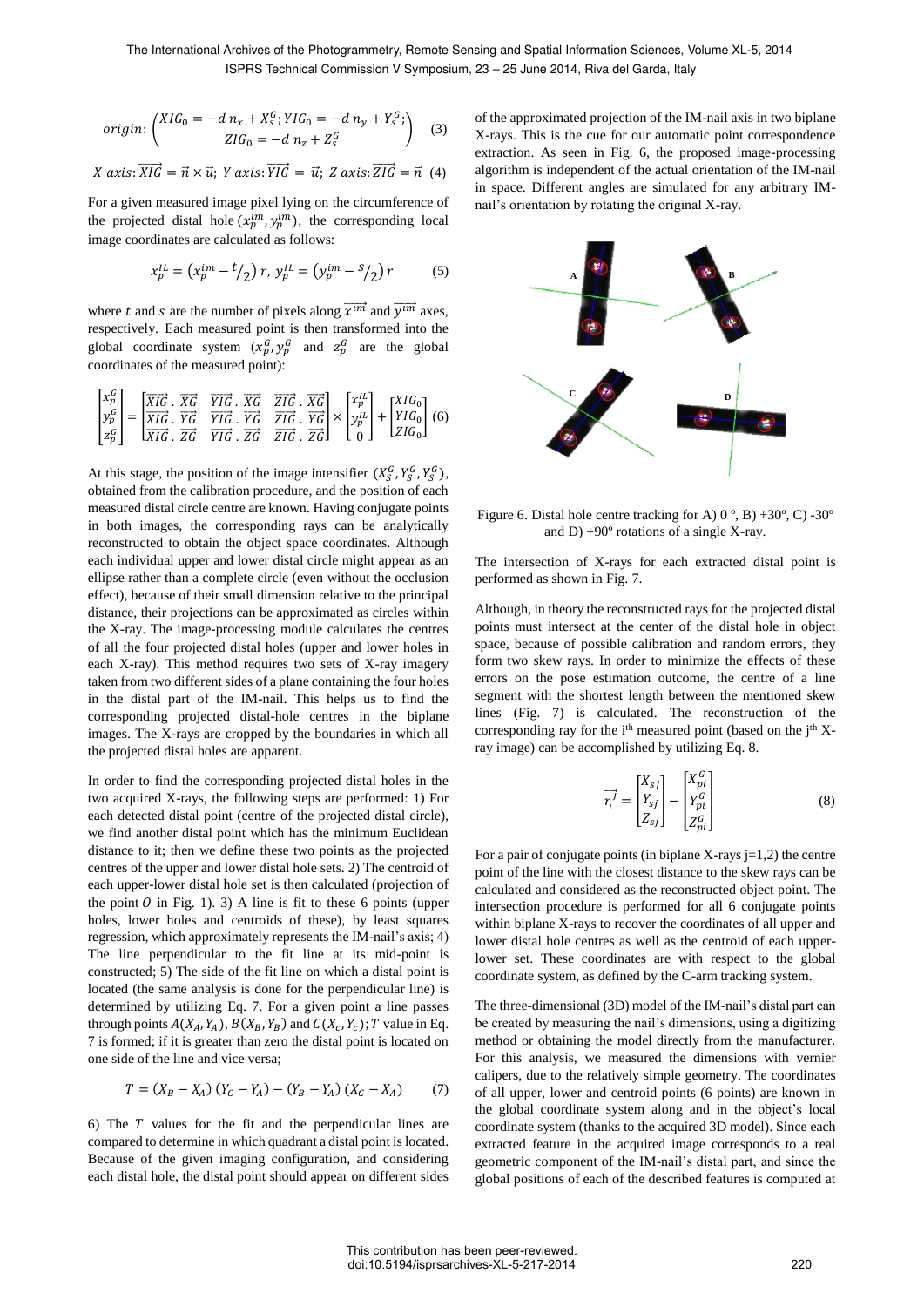this stage, transformation parameters between the local (IM-nail coordinate system) and global coordinate systems can be solved by having at least three non-collinear, corresponding points (because of the number of extracted features, we have six conjugate points) using Horn's Method (Horn, 1987). The rigid body transformation parameters  $(3 \text{ rotations } + 3 \text{ translations})$ between the object's local coordinate system and the global coordinate system are calculated in a closed form manner. The same pose parameters are therefore produced for each software run (for a specific set of biplane images). These transformation parameters represent the IM-nail's pose relative to the global coordinate system, using the previously-described points.



Figure 7. Intersection geometry.

The image processing and pose computation is accomplished with a user-friendly interface (Fig. 8). The user first uploads the biplane X-rays to the software with the corresponding calibration files. Then image processing and conjugate feature extraction is performed and the results are shown to the user. The imageprocessing algorithm is entirely automated, saving a significant amount of time and producing more accurate results for the pseudo-feature extraction. The custom user interface provides a double-check option to the user (surgeon/radiation technologist); if the user does not accept the result, then an enhanced, processed image will be displayed on the monitor so that the pseudofeatures can be manually selected by clicking on them. After feature extraction, the 3D, global position of each feature of interest is computed and the results are shown in relevant sections of the software. Possible errors (e.g. in introducing the images and calibration files) and warnings as well as computation time are also shown in a message box.



the desired view, the front and back holes line up as circles.

# **2.5. Experimentation**

In order to test the robustness of the solution, we backtransformed the points in the local object coordinate system into the global coordinate system using Horn's rotation and translation matrices. The maximum fitting error was 1.91 mm. Considering the nearly linear configuration of the object point, another robustness test was performed by artificially transforming the object points and trying to recover the transformation parameters. After comparing the recovered parameters to the original (arbitrary) ones, Horn's method appeared promising for the described configuration, resulting in the same parameters for the original and transformed sets.

The experiments were performed on an Arcadic Orbic Iso-C Carm (Siemens AG, Munich, Germany) retrofitted with the TCarm system (Amiri et al., 2013 2013). A metal IM-nail (*Synthes Expert* 10 mm) was inserted into a polyurethane foam cube having an arbitrary orientation in space (Fig. 9), and then several bi-plane X-ray shots were acquired of the IM-nail's distal part using the tracked C-arm. Relevant coding and user interface development was done using Matlab (R2013a) software.

Validation was performed by capturing biplanar images of the IM nail, and comparing the calculated 6 degree of freedom data to that derived by fitting the 3D model of the IM-nail using 2D-3D matching techniques in the image using JointTrack biplane opensource software.



Figure 9. Experimental setup



Figure 8. User interface showing the biplanar X-ray views,

### **3. RESULTS**

The computed pose parameters with their relevant accuracies for different separation angles of biplane imagery are shown in Table 2. Translation accuracies were better than 1 mm in all three directions; rotational accuracies for roll and pitch were better than  $2^\circ$ ; rotational accuracy for yaw was better than  $5^\circ$  ( $2^\circ$  for a separation angle of 25º). Computation time was less than 3.5 seconds.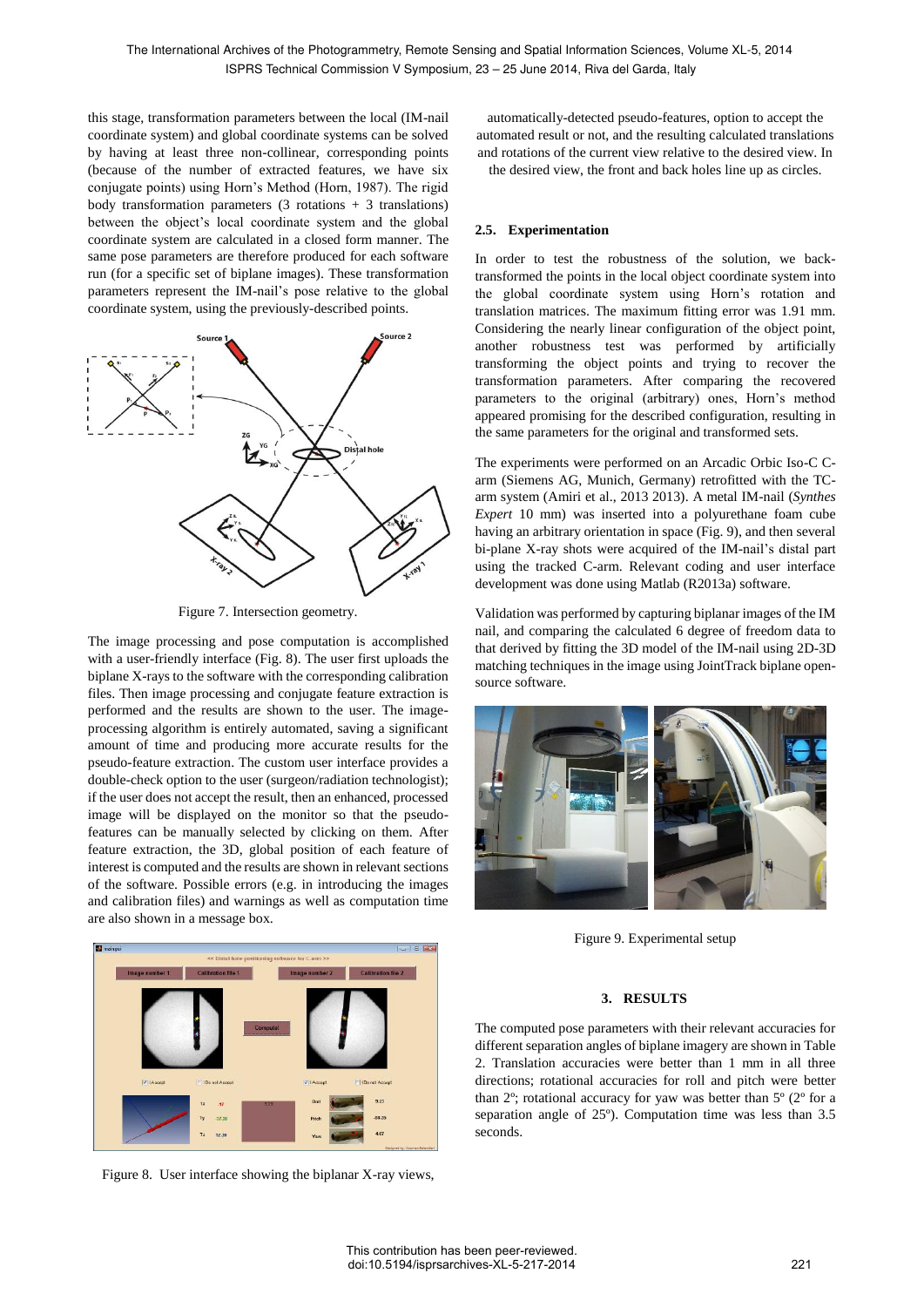| Separation Angle (°)         |                     | 40°      | 35°      | $30^\circ$ | $25^{\circ}$ | Truth**  |
|------------------------------|---------------------|----------|----------|------------|--------------|----------|
|                              | Tx                  | $-17.00$ | $-17.08$ | $-17.00$   | $-16.96$     | $-17.44$ |
| <b>Computed Translations</b> | $\Delta$ Tx         | 0.44     | 0.36     | 0.44       | 0.48         |          |
| (mm)                         | Ty                  | $-37.28$ | $-37.43$ | $-37.43$   | $-37.65$     | $-36.73$ |
|                              | $\Delta T$ y        | $-0.55$  | $-0.10$  | $-0.70$    | $-0.92$      |          |
|                              | Tz                  | 12.39    | 12.30    | 12.37      | 12.40        | 12.46    |
|                              | $\Delta$ Tz         | $-0.07$  | $-0.16$  | $-0.09$    | $-0.06$      |          |
|                              | Roll                | 9.23     | 9.56     | 9.44       | 9.40         | 10.58    |
| Computed Orientations (°)    | <b>ARoll</b>        | $-1.35$  | $-1.02$  | $-1.14$    | $-1.18$      |          |
|                              | Pitch               | $-88.35$ | $-88.29$ | $-88.33$   | $-88.12$     | $-86.48$ |
|                              | ∆Pitch              | $-1.87$  | $-1.81$  | $-1.75$    | $-1.46$      |          |
|                              | Yaw                 | 4.07     | 3.17     | 2.57       | 1.21         | $-0.83$  |
|                              | $\Delta$ <b>Yaw</b> | 4.90     | 4.00     | 3.40       | 2.04         |          |
| Computation Time (s)""       |                     | 3.22     | 3.13     | 3.12       | 3.24         |          |

Table 2. Pose recovery results.There is only one value for any given set of biplanar images due to the closed-form solution. \* Separation angle = the biplanar angle between the two positions of source-detector sets for two X-ray shots \*\* True values based on JointTrack biplane fitting of a 3D

model of the IM nail to the 2D images \*\*\* Using a computer with following specifications: Intel ® core ™ i5 processor, 7.87 GB of random access memory and 64-bit Windows 7 operating system.

#### **4. DESCUSSION**

This novel analysis technique provides an accurate and robust method for determining the pose of an IM nail in C-arm views. In terms of reconstruction accuracy, the described method seems very promising and can satisfy the expectations of orthopaedic trauma surgeries. Due to the fact that only two images are required to perform the navigation computations, this method can be simply adapted into current orthopaedic trauma surgeries to have better and more accurate outcomes of IM-nail fixation. The X-ray calibration only needs to be performed once for each Carm, and does not require a patient-attached reference base, important advantages over previous techniques (Leloup et al., 2008; Zheng et al., 2007). The computation time is dramatically lower than the time needed to find the distal holes using current surgical method and can be reduced even further in future implementation of the software in different IDE (Integrated development environment). A magnified image may improve the accuracy even further. As described earlier, each additional minute added to the time of surgery will notably increase the operation expenses. Such a system could reduce operating time and radiation dose by reducing the amount of trial and error that currently takes place. The computation time involved in IM-nail navigation using our method and software is remarkably lower than the time needed for finding the distal holes in current methods of orthopaedic trauma surgery. The main limitation of the validation study is that it was only performed for a single IM nail geometry; other geometries will be tested in the future. The next phase is to validate the performance of the proposed algorithm in the presence of bone and soft tissue artifacts as well as to create a complete system suitable for the operating room, and test it with surgeons and rad-techs. Another limitation associated with the proposed method is the need to have biplane X-rays on either side of the plane, containing the four distal points.

# **5. CONCLUSION**

Distal locking of intramedullary nails for fracture fixation is challenging and typically done by a trial-and-error technique using C-arm imaging. Our automated technique of identifying the current pose of the C-arm compared to that required to achieve the ideal view should improve accuracy, reduce operating time and radiation dose, and improve patient outcome.

## **6. ACKNOWLEDGEMENTS**

The authors wish to thank Alberta Innovates Technology Futures, the Natural Sciences and Engineering Research Council (NSERC) and Tangent Design Engineering for funding.

### **7. REFERENCES**

Abdlslam, K. M., Bonnaire, F., 2003. Experimental Model for a New Distal Locking Aiming Device for Solid Intramedullary Tibia Nails. *Injury*, 34(5), pp. 363– 366.

Amiri, S., Wilson, D. R., Masri, B. A., Anglin, C., 2013. A Low-Cost Tracked C-arm (TC-arm) Upgrade System for Versatile Quantitative Intraoperative Imaging. *International Journal of Computer Assisted Radiology and Surgery*. Epub ahead of print.

Chan, D. S., Burris, R. B., Erdogan, M., Sagi, H. C., 2013. The Insertion of Intramedullary Nail Locking Screws without Fluoroscopy: a Faster and Safer Technique. *Journal of Orthopaedic Trauma*, 27(7), pp. 363 – 366

Duda, R. O., Hart, P. E. (1972). Use of the Hough transformation to detect lines and curves in pictures. *Graphics and Image Processing,* 15(1), pp. 11 – 15.

Harstall, R., Heini, P. F., Mini, R. L., Orler, R., 2005. Radiation Exposure to the Surgeon during Fluoroscopically Assisted Percutaneous Vertebroplasty. *Spine*, 30(16), pp. 1893 –1898.

Horn, B. K. P., 1987. Closed-Form Solution of Absolute Orientation Using Unit Quaternions. *Journal of the Optical Society of America*, 4(April), pp. 629.

Hough, P. V. C., Arbor, A., 1962. Methods and Means for Recognition of Complex Patterns. United States of America: *United States Patent Office*, Patent number: 3,069,654.

Knudsen, C. J. M., Grobler, G. P., Close, R. E. W., 1991. Inserting the Distal Screws in a Locked Femoral Nail. *The Journal of Bone and Joint Surgery*, 73-B (4), pp. 660 – 661.

Krettek, C., Mannss, J., Miclau, T., Schandelmaier, P., Linnemann, I., Tscherne, H., 1998. Deformation of Femoral Nails with Intramedullary Insertion. *Journal of Orthopaedic Research*, 16(5), pp. 572 – 5755.

Krettek, C., Könemann, B., Miclau, T., Schandelmaier, P., Blauth, M., Tscherne, H., 1997. A New Technique for the Distal Locking of Solid AO Unreamed Tibial Nails - Development of the Distal Aiming System. *Journal of Orthopaedic Trauma*, 11(6), pp. 446 – 451.